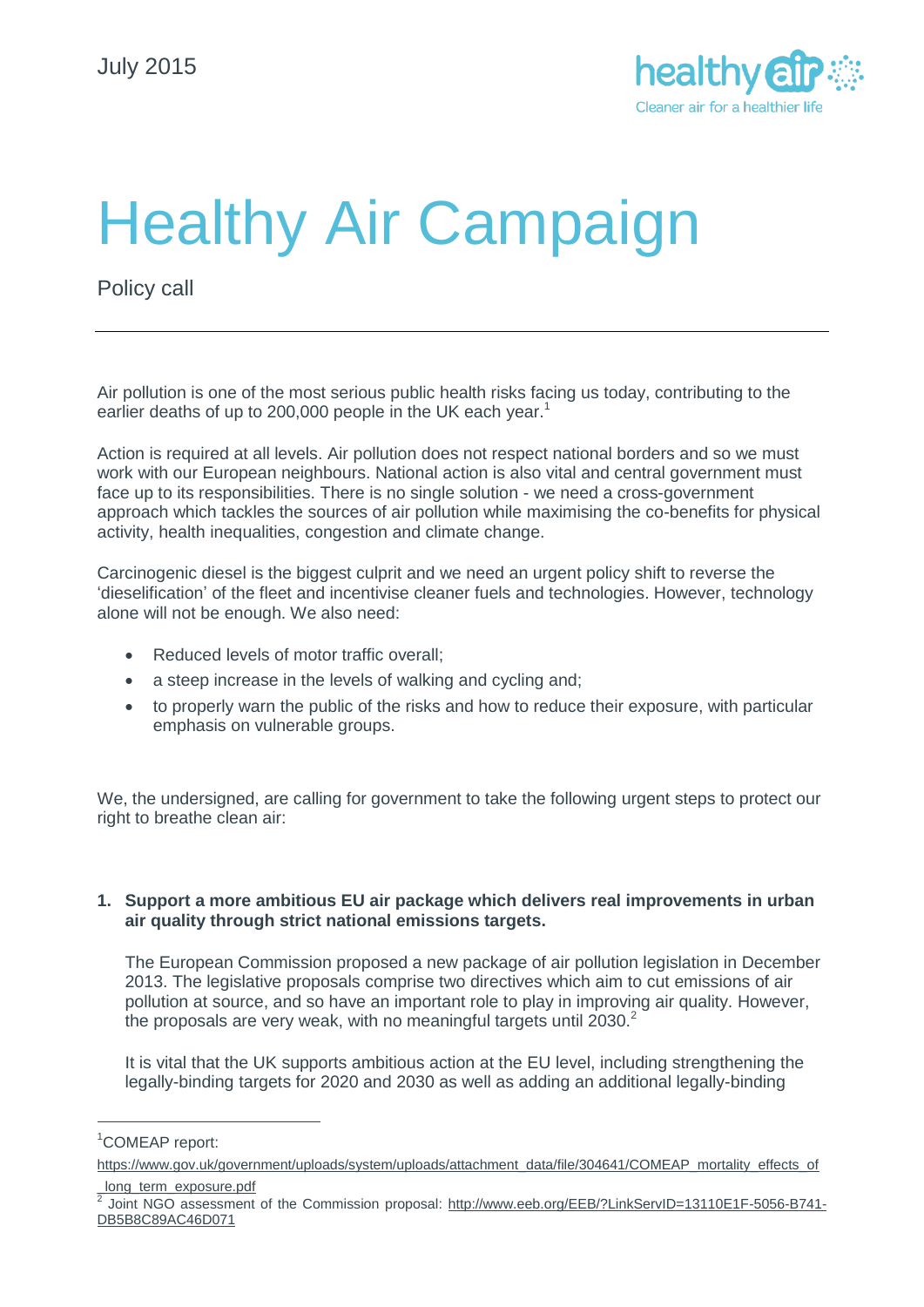$\overline{a}$ 



target for 2025. Given that the World Health Organisation (WHO) has found health impacts for air pollution concentrations below current  $E\dot{U}$  legal limits<sup>3</sup>, the UK should also support the alignment of EU ambient air quality limit values with the latest WHO health guidelines.

# **2. Develop and deliver a cross-government national air quality strategy.**

This was one of the key recommendations of the Environmental Audit Committee (EAC) in its second report on air quality from  $2011<sup>4</sup>$ 

Despite this, there is still no up-to-date national strategy (the current National Air Quality Strategy dates back to 2007).<sup>5</sup> The only plans were those submitted to the European Commission as required by the EU air quality directive, which are the subject of the legal challenge in the ClientEarth case.

A new strategy is urgently needed to set out the measures needed to comply with nitrogen dioxide ( $NO<sub>2</sub>$ ) limit values in the shortest time possible. In terms of particulate matter (PM), we need to go beyond current EU limit values towards World Health Organisation guidelines in order to reduce the public health burden of poor air quality. The government needs to reevaluate plans for biomass in light of the requirement to comply on air quality in the shortest time possible – this is already a particular problem in urban areas.

One of the main problems is that Department for Environment, Food & Rural Affairs (Defra) is responsible for air quality, with little formal role for Department for Health, Department for Transport or Department of Energy & Climate Change (DECC). Each department's ability to influence air quality should be ascertained and given a share of responsibility – along the lines of carbon budgets.

# **3. Set stricter national air quality objectives for 2030 which align with WHO guidelines.**

The first aim of a new National Air Quality Strategy would be to achieve legal compliance with all EU ambient air quality objectives. In particular, it would need to demonstrate compliance with  $NO<sub>2</sub>$  limits in order to satisfy the European Commission and the UK Supreme Court. This would deliver significant health benefits.

However, recent scientific evidence has shown that merely complying with EU standards is wholly inadequate to protect human health – as air quality causes illness and death at levels well below current EU standards.<sup>6,7</sup> Current EU limits for  $PM_{2.5}$  are especially inadequate (250% higher than WHO guidelines). UK policy therefore needs to set out a clear path towards compliance with WHO guidelines.

 $3$  REVIHAAP report: http://www.euro.who.int/ data/assets/pdf file/0020/182432/e96762-final.pdf <sup>4</sup> EAC 2011: Air quality: a follow up report:

<http://www.publications.parliament.uk/pa/cm201012/cmselect/cmenvaud/1024/1024.pdf>

<sup>5</sup> [https://www.gov.uk/government/uploads/system/uploads/attachment\\_data/file/69336/pb12654-air-quality-strategy](https://www.gov.uk/government/uploads/system/uploads/attachment_data/file/69336/pb12654-air-quality-strategy-vol1-070712.pdf)[vol1-070712.pdf](https://www.gov.uk/government/uploads/system/uploads/attachment_data/file/69336/pb12654-air-quality-strategy-vol1-070712.pdf)

<sup>6</sup> Cesaroni et al, *BMJ 2014;348:f7412*<http://www.bmj.com/content/348/bmj.f7412>

<sup>7</sup> WHO REVIHAAP study press release: [http://europa.eu/rapid/press-release\\_IP-13-72\\_en.htm](http://europa.eu/rapid/press-release_IP-13-72_en.htm)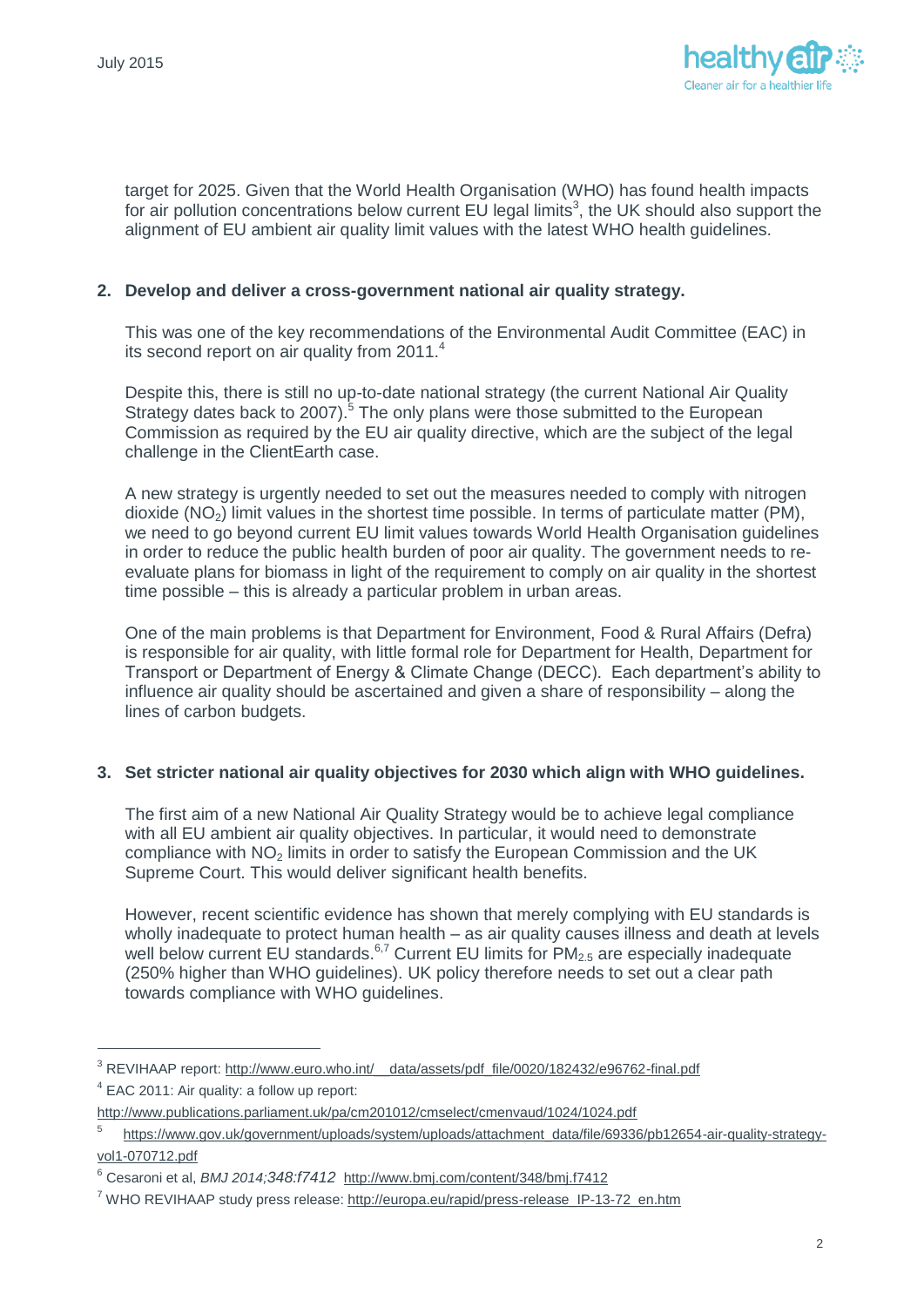

# **4. Drive a dramatic decrease in the use of diesel, through a range of measures including a national network of low emission zones, and taxation changes.**

Diesel exhaust has been classified by the World Health Organisation as carcinogenic for humans, ${}^{8}$  and is the main source of nitrogen oxides (NOx) and ultrafine particles in cities. ${}^{8}$ Various policies from successive governments have promoted the increasing uptake of diesel vehicles. The following measures would be key to reversing this trend.

# **a) Create a national network of Low Emission Zones to keep the most polluting diesel vehicles out of towns and cities and incentivise zero emission vehicles.**

London remains the only major<sup>10</sup> low emission zone (LEZ) in the UK, whereas Germany has over 50. LEZs have been proven to dramatically reduce particulate emissions (especially the finer particles which are thought to be especially harmful to health).<sup>11</sup> LEZs can also be very effective in tackling  $NO<sub>2</sub> -$  the main legal compliance problem and subject of ClientEarth's case and European Commission infringement action. ClientEarth has developed a detailed advocacy report making the case for a national network of LEZs.<sup>12</sup>

# **b) Implement changes to consumer labelling and Vehicle Excise Duty to change perceptions about diesel and reverse the growth in diesel's market share.**

This is just one of 14 national policies the Mayor of London called on the UK Government to implement in his 2010 Air Quality Strategy, almost all of which were ignored.<sup>13</sup> In the UK, the percentage of diesel cars increased from 9% to 24% between 1995 and 2009,<sup>14</sup> and in July 2010, sales of new diesel vehicles outstripped petrol cars for the first time.<sup>15</sup>

Changes to other fiscal measures such as fuel duty and company car tax should also be pursued.

 $\overline{a}$ 

<sup>&</sup>lt;sup>8</sup> International Agency for Research on Cancer press release: [http://www.iarc.fr/en/media-](http://www.iarc.fr/en/media-centre/pr/2012/pdfs/pr213_E.pdf)

[centre/pr/2012/pdfs/pr213\\_E.pdf](http://www.iarc.fr/en/media-centre/pr/2012/pdfs/pr213_E.pdf)

<sup>9</sup> Clean Air in London diesel briefing[: http://www.cleanair.london/wp-content/uploads/CAL-227-Reducing-NOx](http://www.cleanair.london/wp-content/uploads/CAL-227-Reducing-NOx-emissions-from-diesel-vehicles_030413.pdf)[emissions-from-diesel-vehicles\\_030413.pdf](http://www.cleanair.london/wp-content/uploads/CAL-227-Reducing-NOx-emissions-from-diesel-vehicles_030413.pdf)

<sup>&</sup>lt;sup>10</sup> i.e. affecting vehicles other than buses.

<sup>11</sup> <http://urbanaccessregulations.eu/low-emission-zones-main/impact-of-lezs>

<sup>&</sup>lt;sup>12</sup> This will be published November 2014.

<sup>&</sup>lt;sup>13</sup> Clearing the Air: The Mayor's Air Quality Strategy section 5.3.9

[http://www.london.gov.uk/sites/default/files/archives/Air\\_Quality\\_Strategy\\_v3.pdf](http://www.london.gov.uk/sites/default/files/archives/Air_Quality_Strategy_v3.pdf)

<sup>14</sup> European Environment Agency website: Dieselification in the EEA [http://www.eea.europa.eu/data-and](http://www.eea.europa.eu/data-and-maps/figures/dieselisation-in-the-eea)[maps/figures/dieselisation-in-the-eea](http://www.eea.europa.eu/data-and-maps/figures/dieselisation-in-the-eea)

<sup>15</sup> [https://www.london.gov.uk/sites/default/files/Air\\_Quality\\_Strategy\\_v3.pdf](https://www.london.gov.uk/sites/default/files/Air_Quality_Strategy_v3.pdf)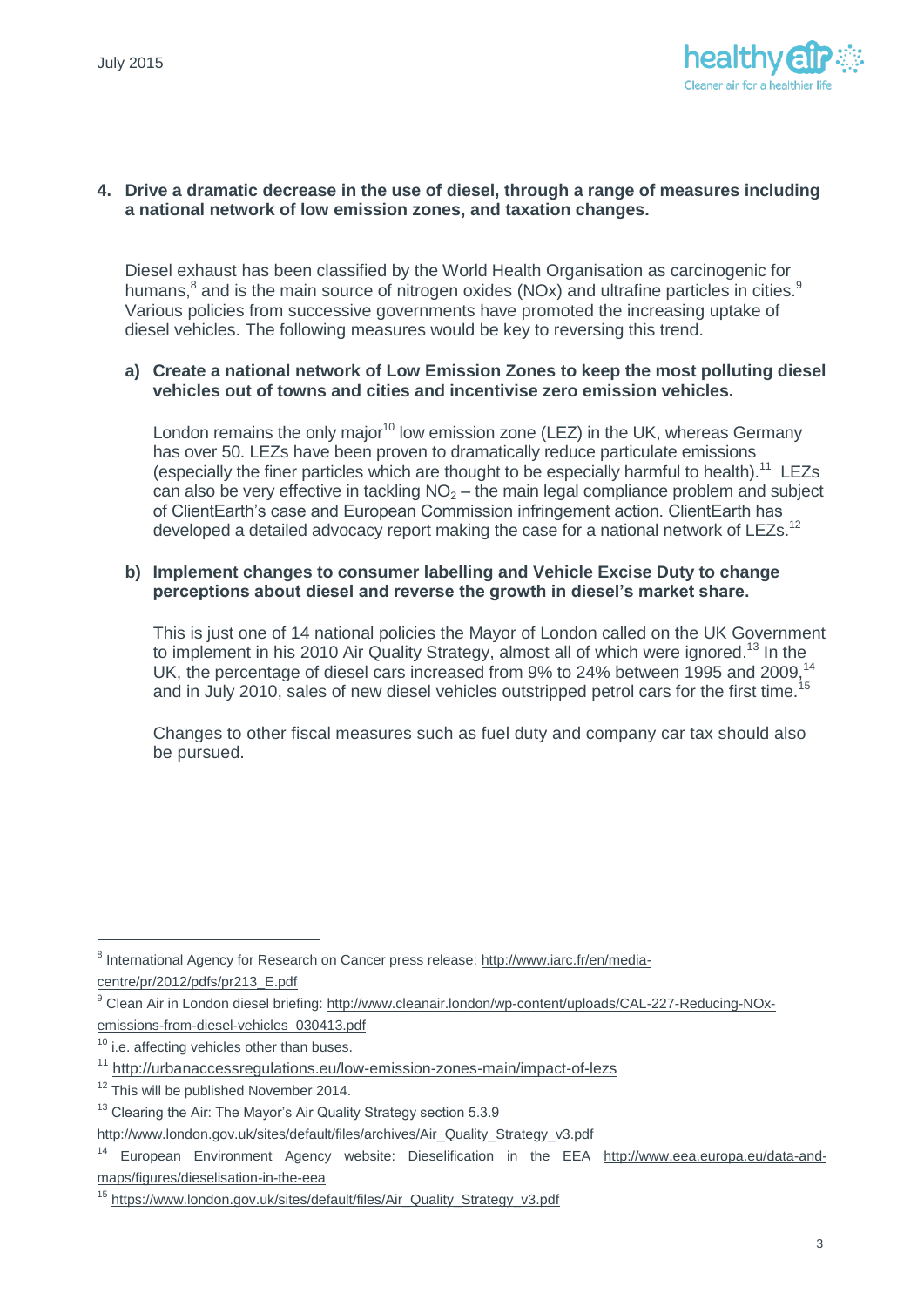

- **5. Commit to measures to increase sustainable transport, which would reduce overall levels of motor traffic.** 
	- **a) Government should set national targets to double the proportion of local trips made by foot, bike or public transport from 40% to 80%, and direct dedicated, sustained and significant transport investment to active travel.**

Increased levels of walking, cycling and public transport are widely accepted as a cost efficient way to achieve multiple benefits to society, and this needs to be meaningfully taken on board in policy decisions. We need ambitious targets along with dedicated investment and practical measures, such as implementing 20mph limits in residential areas, which encourage walking and cycling.<sup>16</sup> These measures can achieve health benefits through improved air quality and increased levels of physical activity, as well as added benefits of reduced congestion and reduced climate change emissions.<sup>17</sup>

Local authorities also need to play their part in achieving the step change that is needed, and the National Institute for Health and Care Excellence (NICE) has set out practical guidance on the subject.<sup>18</sup>

# **6. Provide better public information on air pollution, including a comprehensive warning system for pollution episodes and clinical advice.**

# **a) A national awareness raising campaign.**

This was identified by the  $EAC^{19}$  as the "single most important tool" to improve air quality. Improved awareness would allow people to reduce their exposure and also change their behaviour to reduce their contribution to the problem. It would also build public support for the measures that are needed.

 $\overline{a}$ 

<sup>&</sup>lt;sup>16</sup> 20mph limits are one measure that can help people feel safe to encourage them to walk and cycle. A study from the Commission for Integrated Transport in 2001 found that where cities have 20mph speed limits covering between 65% and 85% of the street network, they are transformed "from being noisy, polluted places into vibrant, people-centred environments." 50% of respondents claimed their neighbourhoods were more pleasant places to live and 60% believed that more children played in the streets.

[http://webarchive.nationalarchives.gov.uk/20110304132839/http://cfit.independent.gov.uk/pubs/2001/ebp/ebp/key/pdf/](http://webarchive.nationalarchives.gov.uk/20110304132839/http:/cfit.independent.gov.uk/pubs/2001/ebp/ebp/key/pdf/key.pdf) [key.pdf](http://webarchive.nationalarchives.gov.uk/20110304132839/http:/cfit.independent.gov.uk/pubs/2001/ebp/ebp/key/pdf/key.pdf)

<sup>&</sup>lt;sup>17</sup> Take Action on Active Travel: [http://www.fph.org.uk/uploads/Take\\_action\\_on\\_active\\_travel.pdf](http://www.fph.org.uk/uploads/Take_action_on_active_travel.pdf)

<sup>18</sup> <http://www.nice.org.uk/guidance/ph41>

<sup>&</sup>lt;sup>19</sup> EAC 2011: Air quality: a follow up report:

<http://www.publications.parliament.uk/pa/cm201012/cmselect/cmenvaud/1024/1024.pdf>(para 52)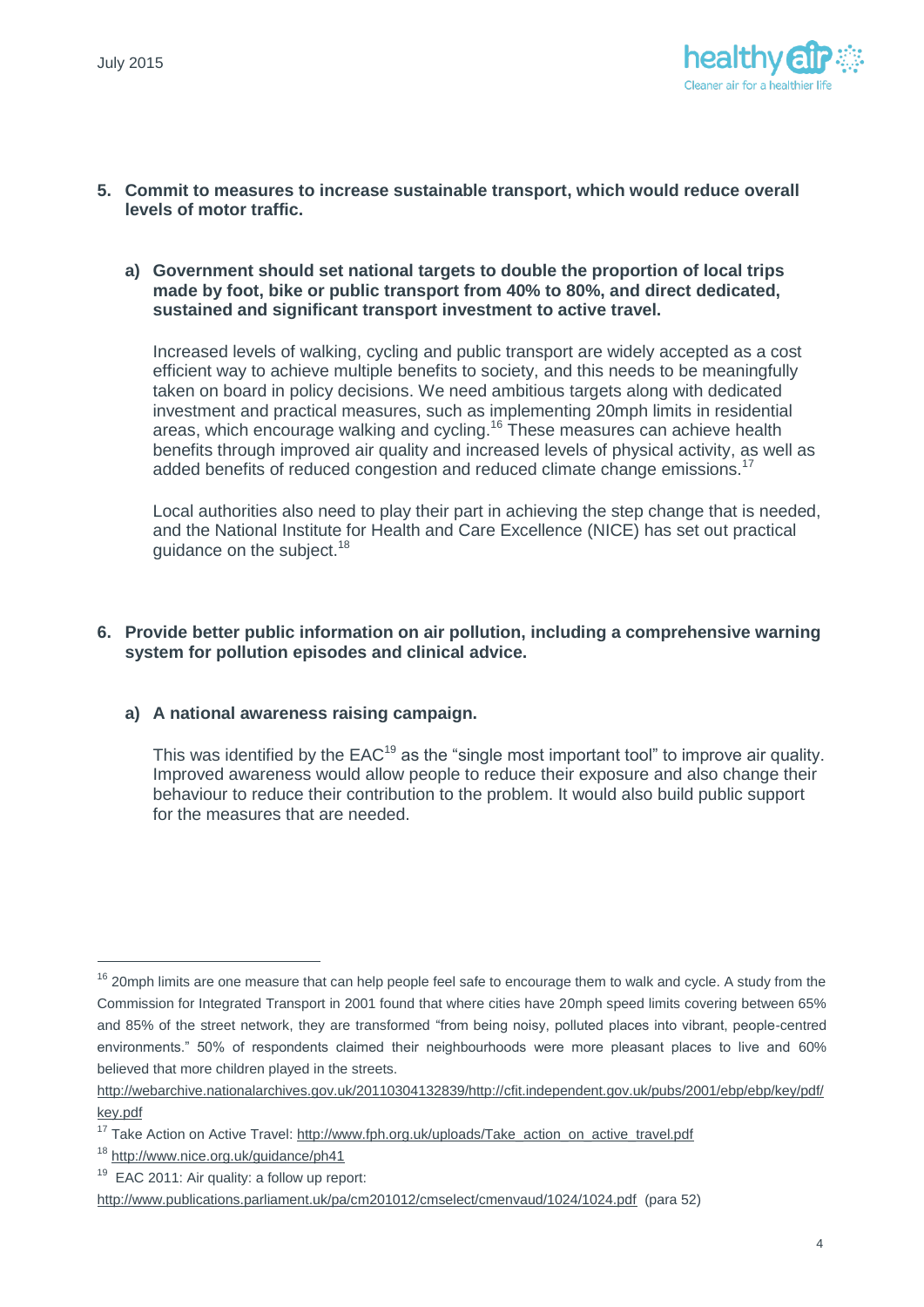$\overline{a}$ 



#### **b) A comprehensive early warning system for PM and ozone episodes, with priority given to communication channels specifically for vulnerable groups.**

Short term exposure to high levels of air pollution can pose a threat to the health of the general population as well as markedly exacerbate symptoms for those with conditions such as asthma, COPD and heart disease. Children and older people are particularly vulnerable, and government advice to members of the public is to reduce levels of outdoor activity during high levels of pollution, if they are experiencing discomfort.

The government has a legal and moral responsibility to, as far as possible, ensure accurate prediction of pollution episodes, and warn the public so that people can take actions to reduce their exposure. The current approach needs to be significantly strengthened and should utilise a wide range of media (e.g. TV weather forecasts, newspapers, radio and internet), and include specific communication channels to warn those most vulnerable.

# **c) Clinical advice to include information on air pollution exposure to relevant patients.**

Currently, clinical advice about managing relevant conditions does not routinely include information on the effect of exposure to high levels of air pollution.

The 2014 National Review of Asthma Deaths<sup>20</sup> identified that 'at least 49% of people who died never had their triggers recorded in their medical notes and so may never have been told how to avoid them.'

The National Institute of Health and Care Excellence should examine relevant care pathways with an aim of consistently including this advice, working with relevant bodies such as the Royal College of GPs.

<sup>&</sup>lt;sup>20</sup> National Review of Asthma Deaths<https://www.rcplondon.ac.uk/projects/national-review-asthma-deaths>